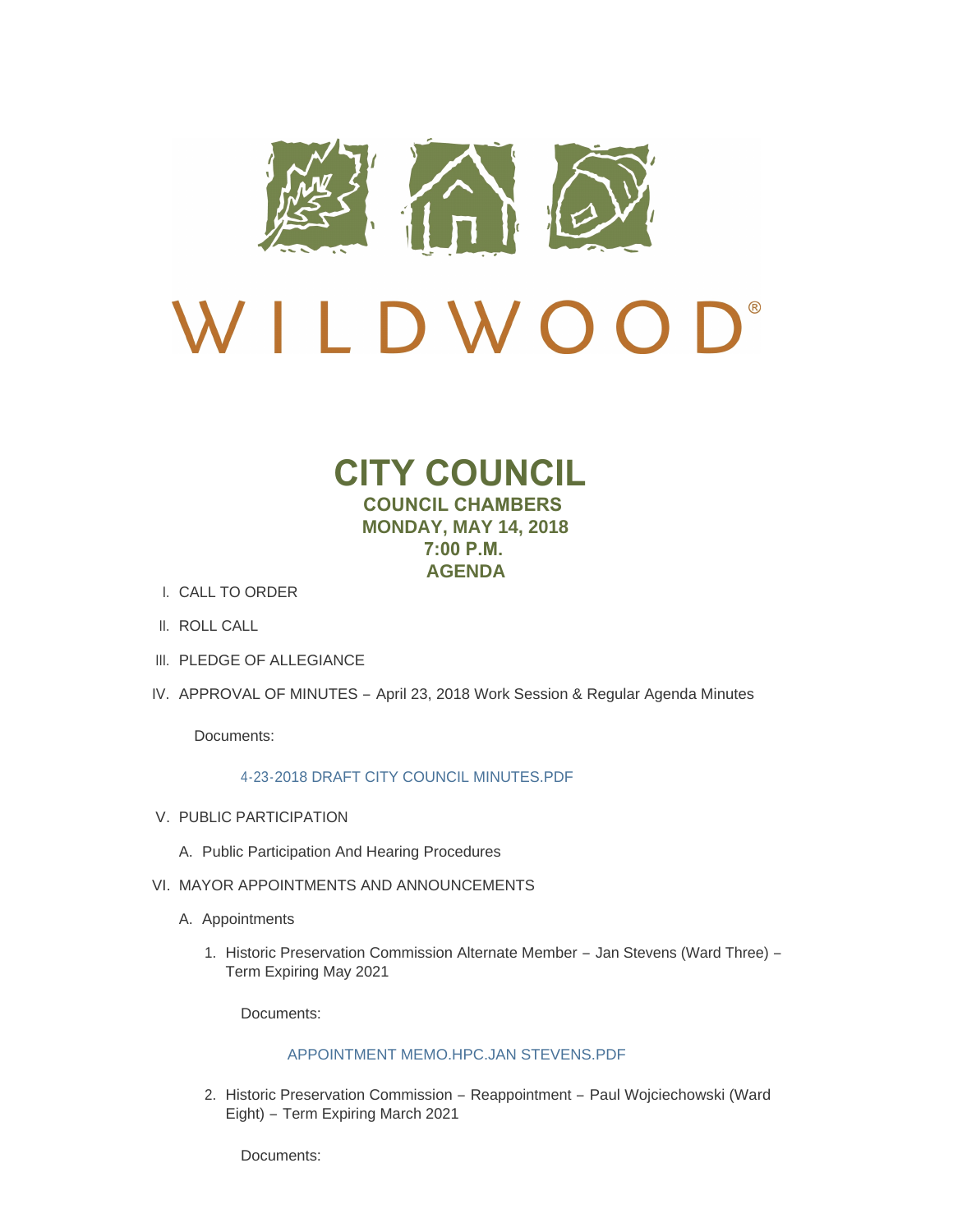# [APPOINTMENT MEMO.HPC.PAUL WOJCIECHOWSKI.PDF](http://www.cityofwildwood.com/AgendaCenter/ViewFile/Item/15519?fileID=20829)

3. Historic Preservation Commission - Reappointment - Jim Hrubes (Ward Eight) -Term Expiring May 2021

Documents:

# [APPOINTMENT MEMO.HPC.JIM HRUBES.PDF](http://www.cityofwildwood.com/AgendaCenter/ViewFile/Item/15520?fileID=20830)

4. Rural Internet Access Committee - Nancy Hitzeman (Ward Six)

Documents:

## [APPOINTMENT MEMO.RIAC.NANCY HITZEMAN.PDF](http://www.cityofwildwood.com/AgendaCenter/ViewFile/Item/15521?fileID=20831)

5. Rural Internet Access Committee - Scott Jackson (Ward Six)

Documents:

# [APPOINTMENT MEMO.RIAC.SCOTT JACKSON.PDF](http://www.cityofwildwood.com/AgendaCenter/ViewFile/Item/15522?fileID=20832)

- B. Announcements
	- 1. Terri Gaston 20 Years Of Service
- VII. PUBLIC HEARINGS
	- A. A Response To A Communication From Andrea Miller, 4027 Princeton Ridge Drive, Wildwood, Missouri, 63025, Which Is Dated March 19, 2018, Regarding St. Louis County's P.C. 112-89 Cliff Rufkahr;

Amended C-8 Planned Commercial District; Town Center 'Workplace District;' south of Manchester Road, east side of East Avenue (Street Address: 2612 East Avenue/Locator Number: 24V510441); seeking modifications to the existing sitespecific governing ordinance to allow the permitted uses authorized by it to include a coffee shop, with bar, with a dog-friendly concept, including an indoor play area for these pets, as well as use as a private event space and an office incubator. Accompanied with this request is the consideration of the reconfiguration of the existing parking area to accommodate additional spaces to serve the proposed use, if approved. **(Ward Eight)**

Documents:

# [PUBLIC HEARING ANDREA MILLER PC 112-89.PDF](http://www.cityofwildwood.com/AgendaCenter/ViewFile/Item/15426?fileID=20788)

## VIII. LEGISLATION

- <u>A. UNFINISHED BUSINESS –</u>
	- BILL #2357 1.
	- AN ORDINANCE OF THE CITY OF WILDWOOD, MISSOURI, AUTHORIZING THE MAYOR TO EXECUTE A CONTRACT ON BEHALF OF THE CITY OF WILDWOOD WITH KRUPP CONSTRUCTION, L.L.C., FOR THE RESURFACING OF POND ROAD WITHIN THE CITY OF WILDWOOD, INCLUDING TRAFFIC CONTROL AND OTHER INCIDENTAL ITEMS AS SHOWN ON THE CONSTRUCTION DRAWINGS AND SPECIFICATIONS. *Recommended by the Administration / Public Works Committee* (Second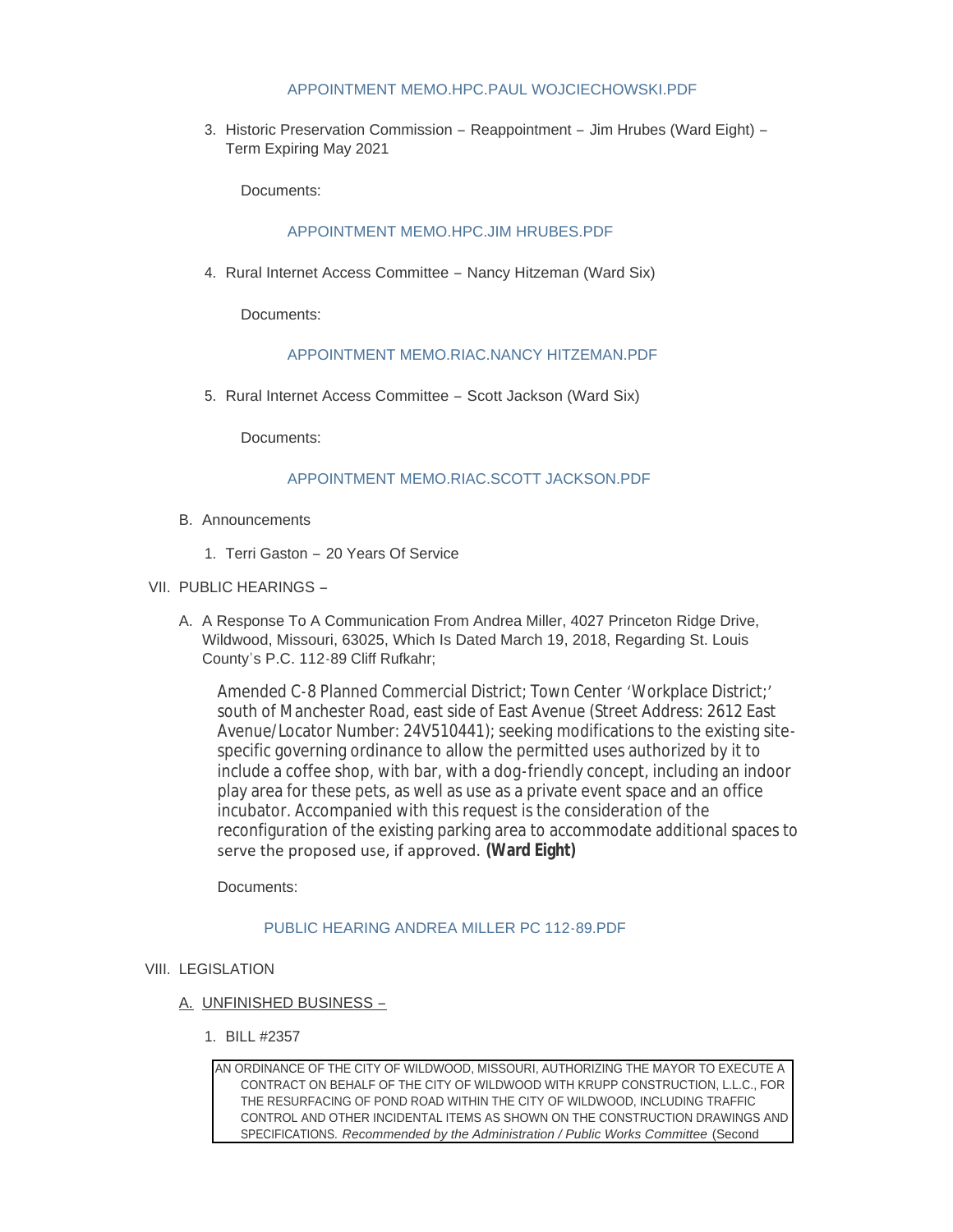Reading) (Ward One) Direct Budgetary Impact: \$280,000

Documents:

## [BILL 2357.PDF](http://www.cityofwildwood.com/AgendaCenter/ViewFile/Item/15429?fileID=20789)

BILL #2358 2.

AN ORDINANCE THE CITY OF WILDWOOD, MISSOURI, AUTHORIZING THE MAYOR TO NEGOTIATE AND EXECUTE A CONTRACT ON BEHALF OF THE CITY OF WILDWOOD WITH DONELSON CONSTRUCTION CO., LLC FOR THE RESURFACING OF VARIOUS PUBLIC STREETS WITHIN THE CITY OF WILDWOOD, INCLUDING TRAFFIC CONTROL AND OTHER INCIDENTAL ITEMS AS SHOWN ON THE CONSTRUCTION DRAWINGS AND SPECIFICATIONS. *Recommended by the Administration / Public Works Committee* (Second Reading) (Wards One, Two and Three) Direct Budgetary Impact: \$369,291.80

Documents:

# [BILL 2358.PDF](http://www.cityofwildwood.com/AgendaCenter/ViewFile/Item/15430?fileID=20790)

BILL #2359 3.

AN ORDINANCE OF THE CITY OF WILDWOOD, MISSOURI, ACCEPTING CERTAIN STREETS, EASEMENTS AND SIDEWALKS WITHIN BORDEAUX ESTATES AT WILDWOOD SUBDIVISION WITHIN THE CITY OF WILDWOOD FOR PUBLIC USE AND MAINTENANCE BY THE CITY. *Recommended by the Administration / Public Works Committee* (Second Reading) (Ward Eight) Direct Budgetary Impact: None

Documents:

## [BILL 2359.PDF](http://www.cityofwildwood.com/AgendaCenter/ViewFile/Item/15431?fileID=20791)

BILL #2360 4.

AN ORDINANCE OF THE CITY OF WILDWOOD, MISSOURI, AMENDING SECTION 210.375 OF THE CODE OF ORDINANCES OF THE CITY OF WILDWOOD BY DELETING IT IN ITS ENTIRETY AND ENACTING, IN LIEU THEREOF, A NEW SECTION 210.375; AMENDING ARTICLE IX OF CHAPTER 210 BY ENACTING A NEW SECTION 210.376; AMENDING SECTION 210.380 BY DELETING IT IN ITS ENTIRETY AND ENACTING, IN LIEU THEREOF, A NEW SECTION 210.380; AMENDING SUBSECTION (A) OF SECTION 210.385 BY DELETING IT IN ITS ENTIRETY AND ENACTING, IN LIEU THEREOF, A NEW SUBSECTION (A) OF SECTION 210.385; AMENDING SUBSECTION (O) OF SECTION 235.040 BY DELETING IT IN ITS ENTIRETY AND ENACTING, IN LIEU THEREOF, A NEW SUBSECTION (O) OF SECTION 235.040; AND AMENDING TITLE VI BY ENACTING A NEW CHAPTER 601; REGULATING AND LICENSING THE USE AND DISTRIBUTION OF CIGARETTES AND TOBACCO PRODUCTS IN THE CITY. *Recommended by the Board of Public Safety* (Second Reading) (Wards All) Direct Budgetary Impact: None

Documents:

#### [BILL 2360.PDF](http://www.cityofwildwood.com/AgendaCenter/ViewFile/Item/15432?fileID=20792)

BILL #2361 5.

AN ORDINANCE OF THE CITY COUNCIL OF THE CITY OF WILDWOOD, MISSOURI APPROVING THE ADJUSTMENT OF CERTAIN COMMON BOUNDARY LINES BETWEEN TWO (2) EXISTING PARCELS OF GROUND, BOTH BEING LOCATED IN U.S. SURVEY 385, TOWNSHIP 45 NORTH, RANGE 3 EAST, CITY OF WILDWOOD, ST. LOUIS COUNTY, MISSOURI, AND, MORE SPECIFICALLY, SITUATED AT THE NORTHERN INTERSECTION OF POND AND SMITH SCHOOL ROADS, AND SOUTH OF BABLER PARK DRIVE, FOR THE PURPOSES OF RECONFIGURING THE COMMON BOUNDARY LINE BETWEEN THEM BY TRANSFERRING TEN (10) ACRES TO THE LARGER LOT FOR ITS FUTURE DEVELOPMENT PURPOSES, HEREAFTER TO BE KNOWN AS 'DUNN'S BOUNDARY ADJUSTMENT PLAT,' ALL BEING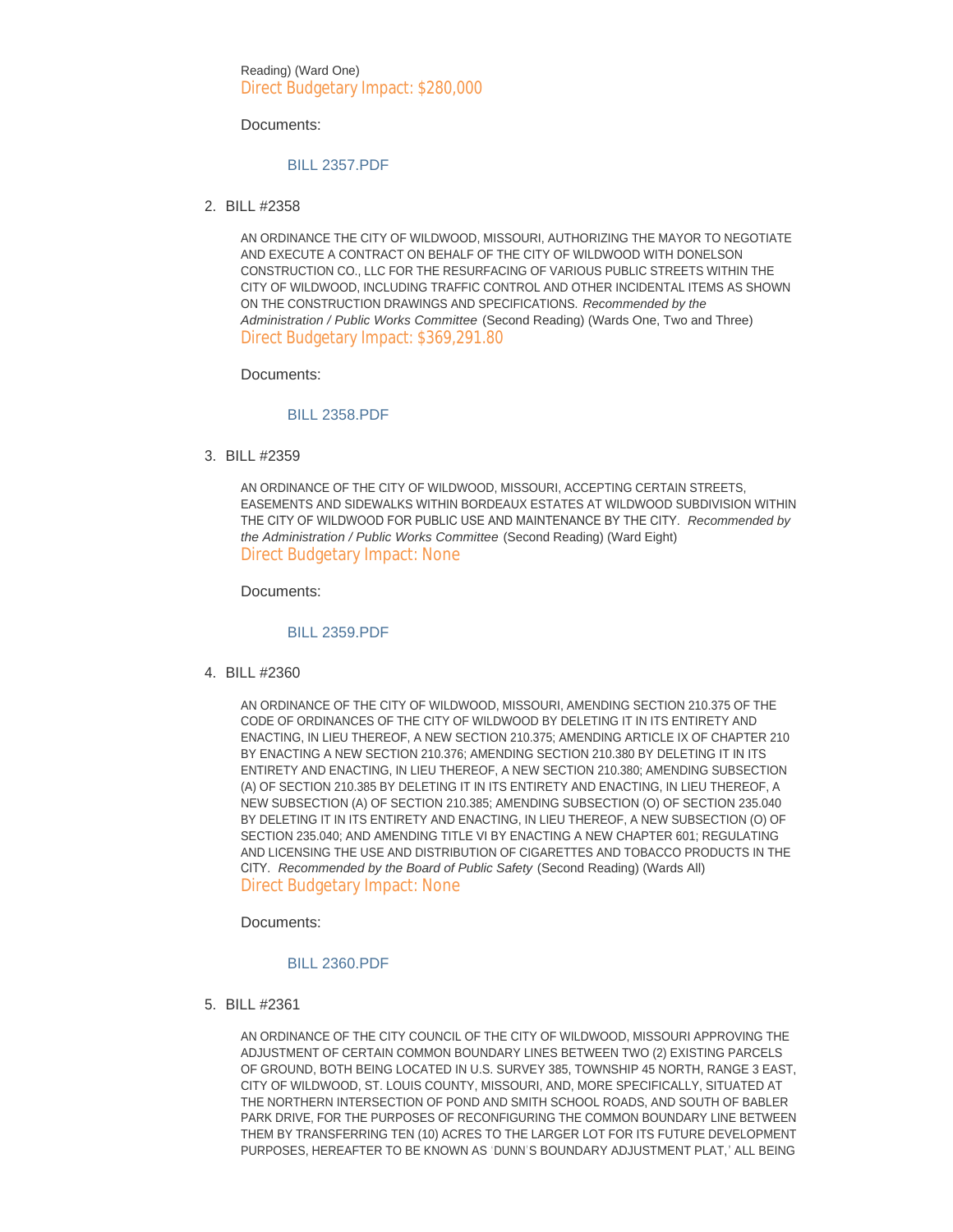#### IN ACCORDANCE WITH THE CITY'S *SUBDIVISION AND DEVELOPMENT REGULATIONS*. *Recommended by the Department of Planning* (Second Reading) (Ward – One) Direct Budgetary Impact: None

Documents:

#### [BILL 2361.PDF](http://www.cityofwildwood.com/AgendaCenter/ViewFile/Item/15433?fileID=20793)

BILL #2362 6.

AN ORDINANCE OF THE CITY COUNCIL OF THE CITY OF WILDWOOD APPROVING THE ADJUSTMENT OF CERTAIN COMMON BOUNDARY LINES BETWEEN TWO (2) EXISTING PARCELS OF GROUND, KNOWN AS LOT B-2 OF ENRIGHT BRANCH [PLAT BOOK 308, PAGE 98] AND LOT A OF HAWKS REST FIRST ADDITION - PLAT TWO [PLAT BOOK 217, PAGE 42], BOTH OF WHICH ARE LOCATED IN SECTIONS 17 AND 18, TOWNSHIP 44 NORTH, RANGE 3 EAST, CITY OF WILDWOOD, ST. LOUIS COUNTY, MISSOURI, AND, MORE SPECIFICALLY, SITUATED NORTH OF STATE ROUTE 100, ALONG HAWKS REST ROAD, AND SOUTH OF HAWKS REST COURT, FOR THE PURPOSES OF RECONFIGURING THE COMMON BOUNDARY LINE BETWEEN THEM BY TRANSFERRING TWO (2) ACRES TO THE NEWLY ADJUSTED LOT B-2, ALL BEING IN ACCORDANCE WITH THE CITY'S *SUBDIVISION AND DEVELOPMENT REGULATIONS* IN THIS REGARD. *Recommended by the Department of Planning* (Second Reading) (Ward – Six)

Direct Budgetary Impact: None

Documents:

#### [BILL 2362.PDF](http://www.cityofwildwood.com/AgendaCenter/ViewFile/Item/15434?fileID=20794)

# <u>B. NEW BUSINESS –</u>

BILL #2364 1.

AN ORDINANCE BY THE CITY COUNCIL OF THE CITY OF WILDWOOD, MISSOURI AUTHORIZING AN AMENDMENT TO AN EXISTING C-8 PLANNED COMMERCIAL DISTRICT TO ALLOW FOR A CERTAIN DEGREE OF FLEXIBILITY IN THE ARCHITECTURE OF THE REMAINING BUILDINGS THAT ARE PART OF THIS DEVELOPMENT, WHICH INCLUDES TWO (2) EXISTING STRUCTURES AND FOUR (4) OTHERS THAT ARE CURRENTLY AUTHORIZED, THEREBY BEING CONSISTENT WITH THE RECOMMENDATION OF THE PLANNING AND ZONING COMMISSION IN ITS LETTER UPON THIS MATTER DATED MARCH 19, 2018 - *P.Z. 14-01 McLain Partners*. *Recommended by the Department of Planning* (First Reading) (Ward Eight)

Direct Budgetary Impact: None

Documents:

#### [BILL 2364.PDF](http://www.cityofwildwood.com/AgendaCenter/ViewFile/Item/15436?fileID=20795)

BILL #2365 2.

AN ORDINANCE BY THE CITY COUNCIL OF THE CITY OF WILDWOOD AUTHORIZING THE DIVISION OF AN 11.21 ACRE TRACT OF LAND, ADDRESSED AS 201 MONARCH HILL DRIVE [LOCATOR NUMBER 19X630026], WHICH IS PART OF U.S. SURVEY 134, TOWNSHIP 45 NORTH, RANGE 3 EAST, CITY OF WILDWOOD, ST. LOUIS COUNTY, MISSOURI; AND, MORE SPECIFICALLY, SITUATED ON THE WEST SIDE OF MONARCH HILL DRIVE, NORTH OF WILD HORSE CREEK ROAD, FOR THE PURPOSES OF SUBDIVIDING IT INTO TWO (2) PARCELS OF GROUND, HEREAFTER TO BE KNOWN AS LOTS A AND B OF MONARCH HILL LOT SPLIT PLAT, AT SIZES OF 3.72 ACRES AND 7.49 ACRES, RESPECTIVELY. *Recommended by the Department of Planning* (First Reading) (Ward One)

Direct Budgetary Impact: None

Documents:

[BILL 2365.PDF](http://www.cityofwildwood.com/AgendaCenter/ViewFile/Item/15437?fileID=20796)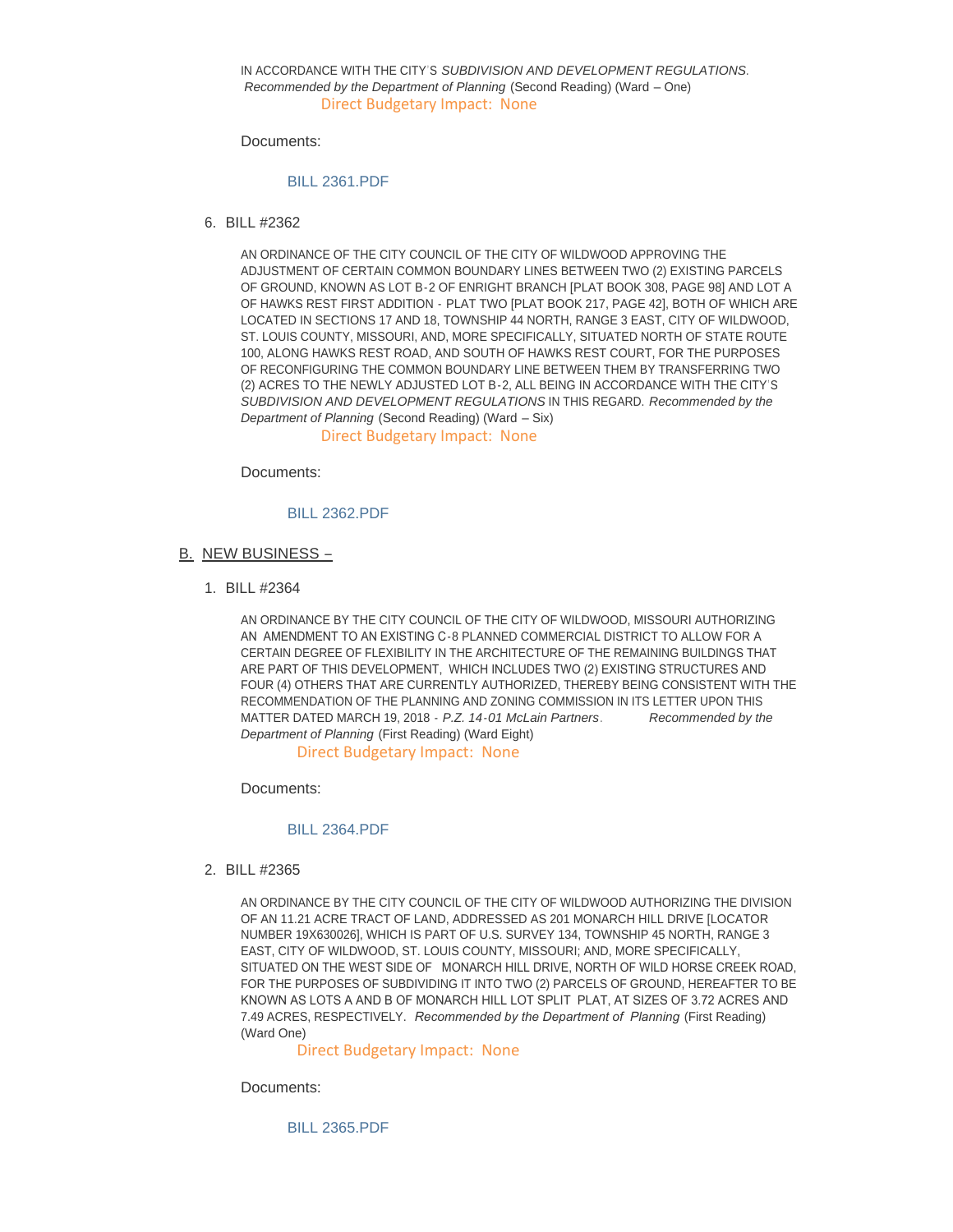BILL #2366 3.

AN ORDINANCE BY THE CITY COUNCIL OF THE CITY OF WILDWOOD, MISSOURI APPROVING A RECORD PLAT AND DEPOSIT AGREEMENT, WITH ASSOCIATED LETTERS OF CREDIT, FOR THE "*MAIN STREET CROSSING – PLAT 3*" SUBDIVISION; A 12.65-ACRE AREA OF THE OVERALL TWENTY-EIGHT (28) ACRE DEVELOPMENT SITE, CONTAINING THIRTY-FOUR (34) LOTS, WHICH IS LOCATED IN THE WEST HALF OF THE SOUTHWEST QUARTER OF SECTION 1 AND THE EAST HALF OF THE SOUTHEAST QUARTER OF SECTION 2, TOWNSHIP 44 NORTH, RANGE 3 EAST, CITY OF WILDWOOD, ST. LOUIS COUNTY, MISSOURI; BEING MORE SPECIFICALLY SITUATED ON THE WEST SIDE OF EATHERTON ROAD, NORTH OF MANCHESTER ROAD; WHILE ALSO BEING SUBJECT TO THE *MAIN STREET CROSSING – PLAT 1 TRUST INDENTURES*. *Recommended by the Department of Planning* (First Reading) (Ward Eight)

Direct Budgetary Impact: None

Documents:

#### [BILL 2366.PDF](http://www.cityofwildwood.com/AgendaCenter/ViewFile/Item/15438?fileID=20797)

BILL #2367 4.

AN ORDINANCE BY THE CITY COUNCIL OF THE CITY OF WILDWOOD, MISSOURI AUTHORIZING THE CITY ADMINISTRATOR OF THE CITY OF WILDWOOD, MISSOURI TO EXECUTE A CONTRACT WITH QUANTUM RACING DEVELOPMENT FOR THE USE OF A PORTION OF THE CITY'S TRAIL NETWORK (Rock Hollow and Bluff View Parks), ON JUNE 15 AND 16, 2019, FOR A TWO (2) DAY BICYCLE EVENT, CONDITIONED ON THE COMPLETION OF AND ADHERENCE TO AN EVENT PARTNERSHIP AGREEMENT FOR THE SAME. *Recommended by the Department of Planning* (First Reading) (Ward - Six)

Direct Budgetary Impact: None

Documents:

[BILL 2367.PDF](http://www.cityofwildwood.com/AgendaCenter/ViewFile/Item/15439?fileID=20798)

BILL #2368 5.

AN ORDINANCE OF THE CITY OF WILDWOOD, MISSOURI, AUTHORIZING THE CITY ADMINISTRATOR TO NEGOTIATE FOR THE PURCHASE OF A MODULAR VEHICLE BARRIER SYSTEM FROM ADVANCED SECURITY TECHNOLOGIES LLC. *Recommended by the Administration / Public Works Committee* (First Reading) (Wards – All) Direct Budgetary Impact: \$50,544.00

Documents:

#### [BILL 2368.PDF](http://www.cityofwildwood.com/AgendaCenter/ViewFile/Item/15440?fileID=20799)

BILL #2369 6.

AN ORDINANCE AUTHORIZING THE MAYOR OF THE CITY OF WILDWOOD, MISSOURI, TO EXECUTE A MISSOURI HIGHWAYS AND TRANSPORTATION COMMISSION COST SHARE AGREEMENT IN ORDER TO PROCEED WITH OBTAINING STATE FUNDING FOR THE ROUTE 109 IMPROVEMENT PROJECT UNDER THE MISSOURI DEPARTMENT OF TRANSPORTATION COST SHARE PROGRAM. *Recommended by the Administration / Public Works Committee* (First Reading) (Wards One, Five and Eight)

Direct Budgetary Impact: \$952,000.00

Documents:

#### [BILL 2369.PDF](http://www.cityofwildwood.com/AgendaCenter/ViewFile/Item/15441?fileID=20800)

BILL #2370 7.

AN ORDINANCE AUTHORIZING THE MAYOR OF THE CITY OF WILDWOOD, MISSOURI, TO EXECUTE A SUPPLEMENTAL AGREEMENT ON BEHALF OF THE CITY OF WILDWOOD WITH HR GREEN, INC.,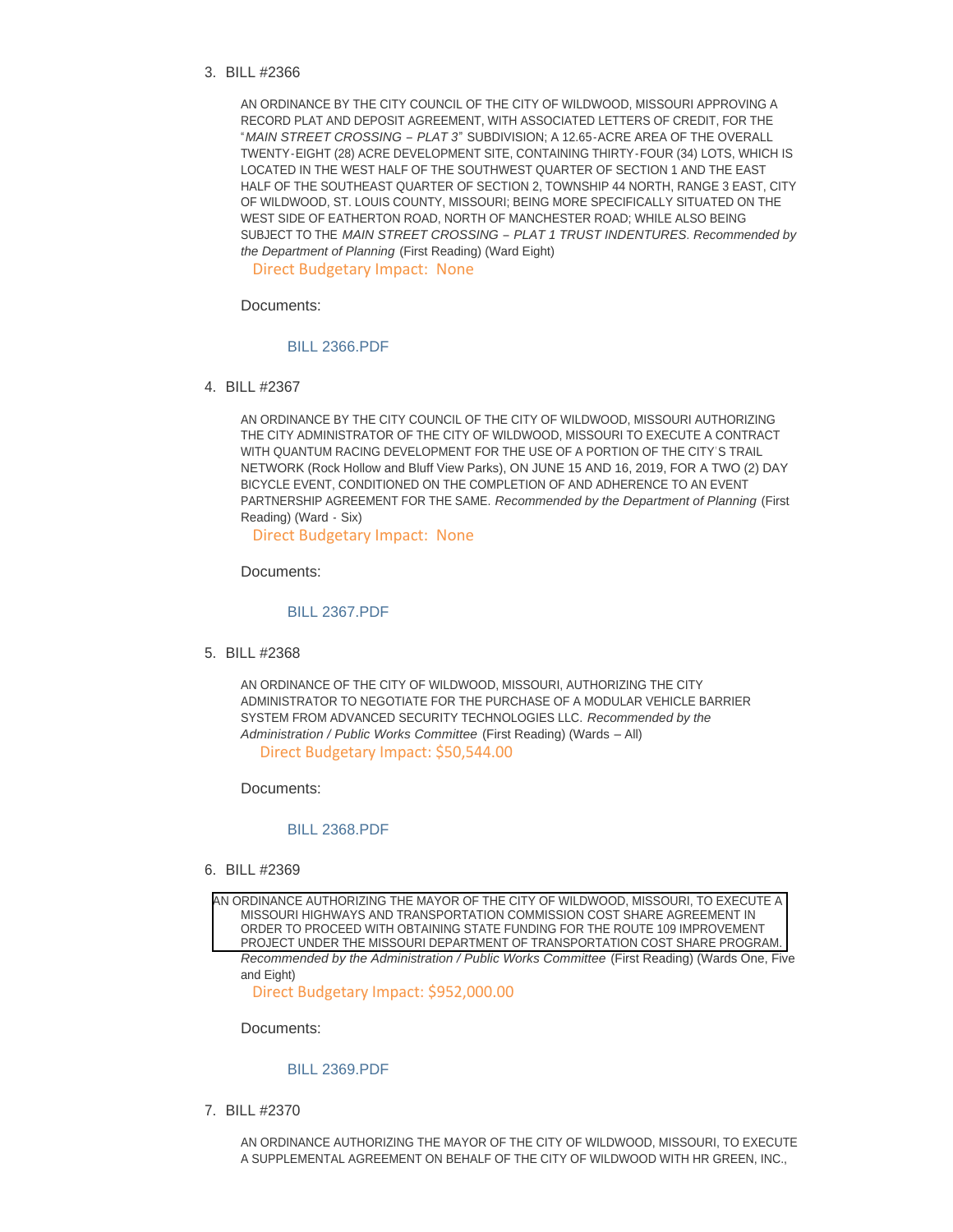FOR ADDITIONAL DESIGN SERVICES REQUIRED FOR THE ROUTE 109 IMPROVEMENT PROJECT WITHIN THE CITY OF WILDWOOD. *Recommended by the Administration / Public Works Committee* (First Reading) (Wards One, Five and Eight) Direct Budgetary Impact: \$88,478.06

Documents:

## [BILL 2370.PDF](http://www.cityofwildwood.com/AgendaCenter/ViewFile/Item/15442?fileID=20801)

BILL #2371 8.

AN ORDINANCE BY THE CITY COUNCIL OF THE CITY OF WILDWOOD REAPPROVING THE ADJUSTMENT OF CERTAIN COMMON BOUNDARY LINES BETWEEN TWO (2) PARCELS OF GROUND, BEING ADJUSTED LOT 2 OF 'STONESTHROW EQUESTRIAN ESTATES SUBDIVISION – PLAT TWO [PLAT BOOK 355, PAGE 77] AND A TRACT OF LAND BEING PART OF LOTS 5 AND 6 OF WILLIAMS HEIGHTS SUBDIVISION OF WHITSETT ESTATES [DEED BOOK 238, PAGE 393]; ALL BEING SITUATED IN SECTION 22, TOWNSHIP 44 NORTH, RANGE 3 EAST, CITY OF WILDWOOD, ST. LOUIS COUNTY, MISSOURI, AND, MORE SPECIFICALLY, AT THE TERMINUS OF WHITSETTS FORK ROAD, WEST OF STATE ROUTE 109, FOR THE PURPOSES OF RECONFIGURING THESE PARCELS OF GROUND TO ADDRESS THE ENCROACHMENT OF CERTAIN IMPROVEMENTS BETWEEN THEM AT THE REQUEST OF THE AFFECTED PROPERTY OWNERS. *Recommended by the Department of Planning* (First Reading) (Ward – Six)

Direct Budgetary Impact: None

Documents:

#### [BILL 2371.PDF](http://www.cityofwildwood.com/AgendaCenter/ViewFile/Item/15443?fileID=20802)

- <u>IX. RESOLUTIONS –</u>
	- A. RESOLUTION 2018-12

A RESOLUTION BY THE CITY COUNCIL OF THE CITY OF WILDWOOD, MISSOURI AUTHORIZING THE MAYOR OF THE CITY OF WILDWOOD, MISSOURI TO EXECUTE A CONTRACT WITH *FINCH AUDIO, L.L.C.*, TO PROVIDE CERTAIN PROFESSIONAL SERVICES AND RELATED EQUIPMENT, INCLUDING AUDIO (SOUND) AND LIGHTING TYPES, IN SUPPORT OF A PLANNED ELEVEN (11) CONCERTS SCHEDULED IN 2018. *Recommended by the Department of Planning and Parks* (Wards – All) Direct Budgetary Impact: Not to Exceed \$15,500.00

Documents:

## [RESOLUTION 2018-12.PDF](http://www.cityofwildwood.com/AgendaCenter/ViewFile/Item/15445?fileID=20803)

B. RESOLUTION 2018-13

A RESOLUTION OF THE CITY COUNCIL OF THE CITY OF WILDWOOD, MISSOURI, ADOPTING A VOLUNTARY BUYOUT POLICY FOR THE ACQUISITION OF FLOOD DAMAGED PROPERTIES UNDER THE FLOOD MITIGATION ASSISTANCE (FMA) PROGRAM. *Recommended by the Administration / Public Works Committee* (Wards - All) Direct Budgetary Impact: None

Documents:

## [RESOLUTION 2018-13.PDF](http://www.cityofwildwood.com/AgendaCenter/ViewFile/Item/15446?fileID=20804)

- X. MISCELLANEOUS
	- A. Communications Training/Facilitation Council Member McCutchen
	- B. Mayor's Request To Board Of Ethics Regarding Conflicts Of Interest Council Member **Stephens**